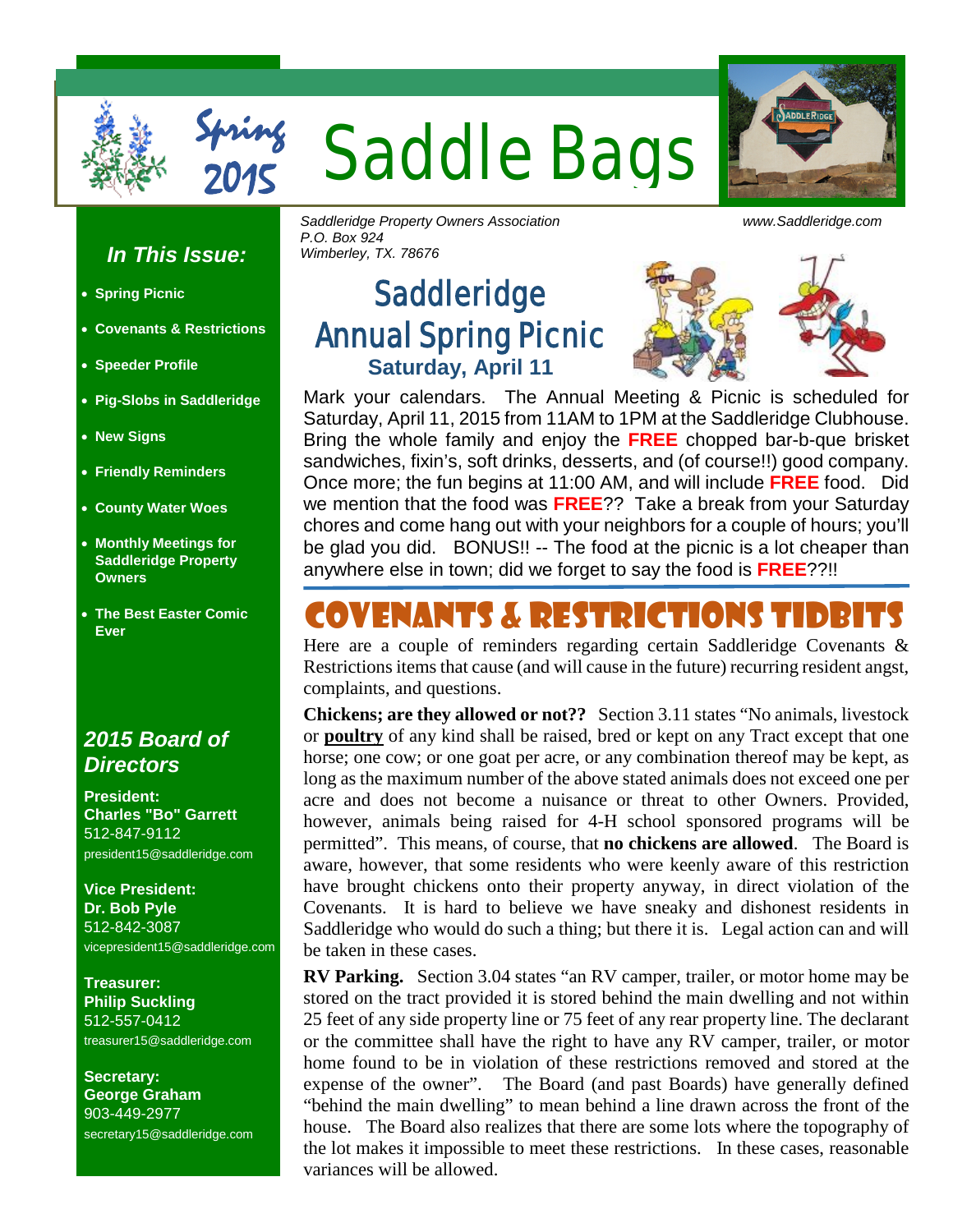

**LEGAL DISCLAIMER:** The editorial article below in no way, shape, or form implies that the SPOA Board approves or condones any speed in Saddleridge above the posted 30 mph limit. There; the lawyers are happy now…………….

As noted in the previous Saddlebags issue, a series of new Saddlebags articles has been introduced that will profile a chronic speeder living in our midst. The winner who was profiled in the inaugural article has actually seemed to slow down a bit!! This may be just a coincidence; or maybe the offending person recognized herself in the article. We may never know for sure; but for now the articles seem to be helping the cause. Now, on to the festivities!!

This issue's grand prize winner is………….wait for it…………well, we don't have a winner for this issue!! Most residents seem to have slowed down for the most part; and the Board would like to graciously thank those who have complied!! We do, however, have a number of interesting one-off honorable mentions; the best of which follows:

A resident was cruising home up Saddleridge Drive at a smidge under 40mph (which was a "reasonable" speed, even though a bit over the limit), when a chimp driving a white Cadillac came flying up on his butt. The Caddy driver then tailgated for a little bit until finally getting fed up with going "only" 10mph over the limit, and proceeded to blast around the "slower" car on the way up to 60+ before disappearing over the hill in a cloud of dust. What's up with that??!! There is no legitimate reason for driving like that in a residential neighborhood. If the chimp in the Caddy is reading this (there are documented cases of lab chimps developing rudimentary reading skills!!), please let the Board know the reasoning behind your actions on our roads (if only for entertainment value at the Board meetings). Did the Deputies call and say your house was on fire?? Were you trying to get home in time for an episode of *General Hospital* since your DVR was broken?? Inquiring minds want to know!! The Board would like to urge this driver to get a clue, pull his or her head out (we'll be listening for the "POP"), and slow down before you hurt yourself; or worse, hurt someone else.

All of you non-speeding residents can help the Board find a winner for the next *Speeding Profile* article. Do you see the same vehicle flying past your house at about the same time every day?? Feel free to call the Wimberley City Marshall (if you live in Section 1) or the Hays County Sheriff's Department (for those in Section 2) and ask them to set up a "Speeding Intervention" for the offending party. They will be happy to oblige. Please note that the authorities have been patrolling our area more often lately due to the speeding problem, and have been writing quite a few citations lately for Saddleridge residents. So, no whining to the Board if you get a ticket!! You've been duly warned (again!!). Let's all slow down a bit and smell the wildflowers. Vroom, Vroom…………………………….…..

# PIG-SLOB's in Saddleridge

You may have heard about resident Tom Campbell's valiant, and very successful, effort to organize a Saddleridge Cleanup Squad (a **HUGE** thanks goes to Tom, and the load of volunteers who joined up). At times keeping Saddleridge neat and tidy seems to be a losing battle due to pig-slobs roaming the streets in our neighborhood. As you may expect, most of the street-side litter comes from pig-slobs who do not live here (construction workers, etc.). However, we do actually have some pig-slobs living in Saddleridge!! Hard to believe; isn't it?? There seems to be two types of pig-slobs that have been witnessed personally by SPOA Board members. One is a resident litterbug who tosses little bits of trash from their vehicle (water bottles, beer/soda cans, cig butts, etc.). The other is a resident who cannot be bothered to pick up the occasional little bits of trash that somehow didn't make it from their trash bin to the garbage truck. Certain residents have even been seen dragging their bin back from the street while totally ignoring the trash bits left behind on the ground. Now that is just plain lazy!! Are these residents too proud to stoop so low as to pick up trash in their yard and the street in front of their yard?? Is the thinking "if the garbage man dropped it, its not my job to pick it up"?? C'mon, people!! Let's take some pride in our neighborhood. If Tom and his crew can pick up trash in your yard, so can you!! Don't be a pig-slob.

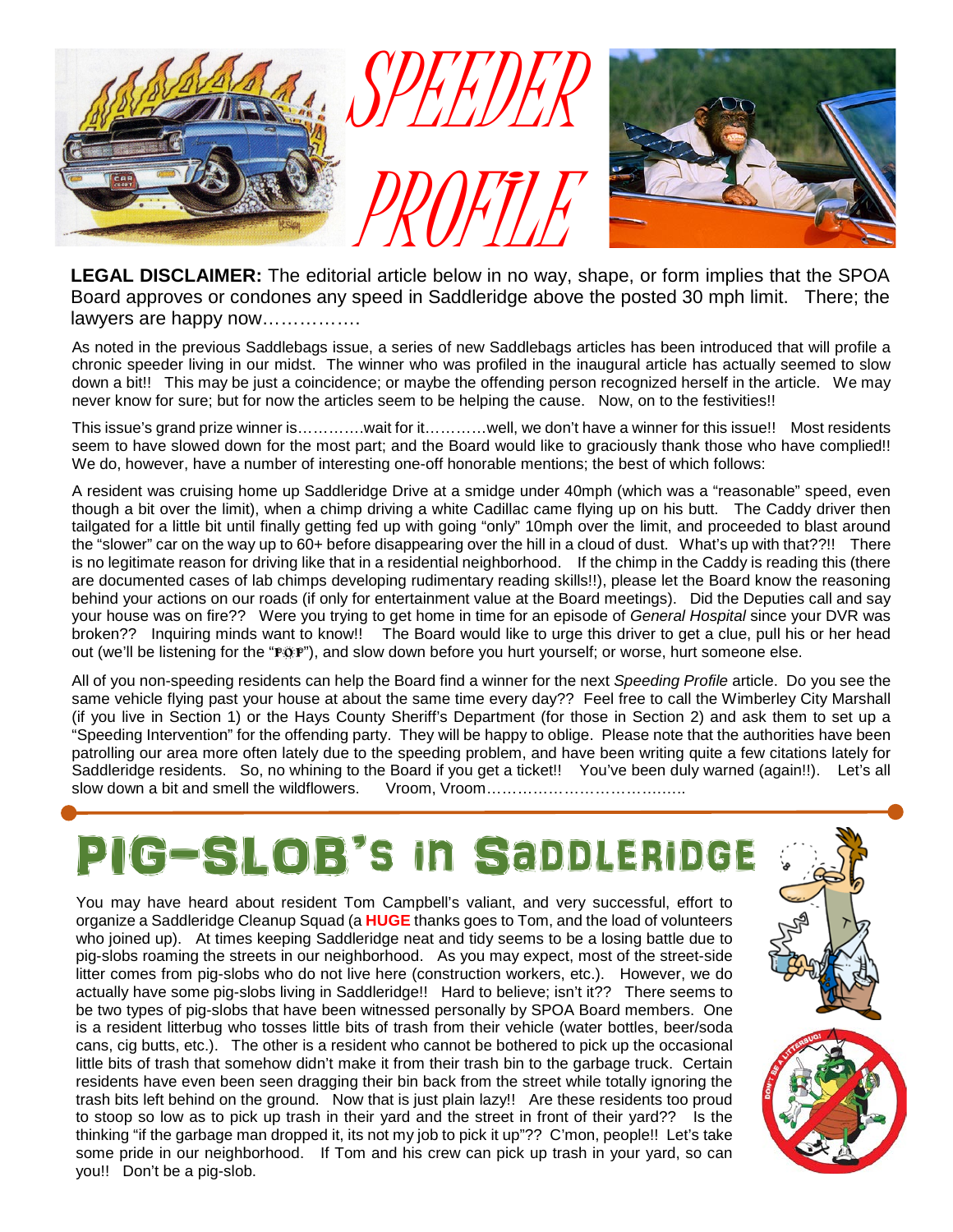





You may have noticed a couple of new signs in Saddleridge. Due to the recent spate of non-residents trying to shortcut through Saddleridge to Fulton Ranch Rd. via the rockblocked gap at the end of Mission Trail, SPOA Prez Bo Garrett convinced the county to add "No Outlet" signs at the intersections of Saddleridge Dr. and Packsaddle Pass, and Saddleridge Dr. and Mission Trail. Hopefully this will cut down on aimless traffic in our area. Bo also got the county to replace the decrepit reflective barriers at the end of Mission Trail. Next time you see Bo, please thank him for all of his efforts!!